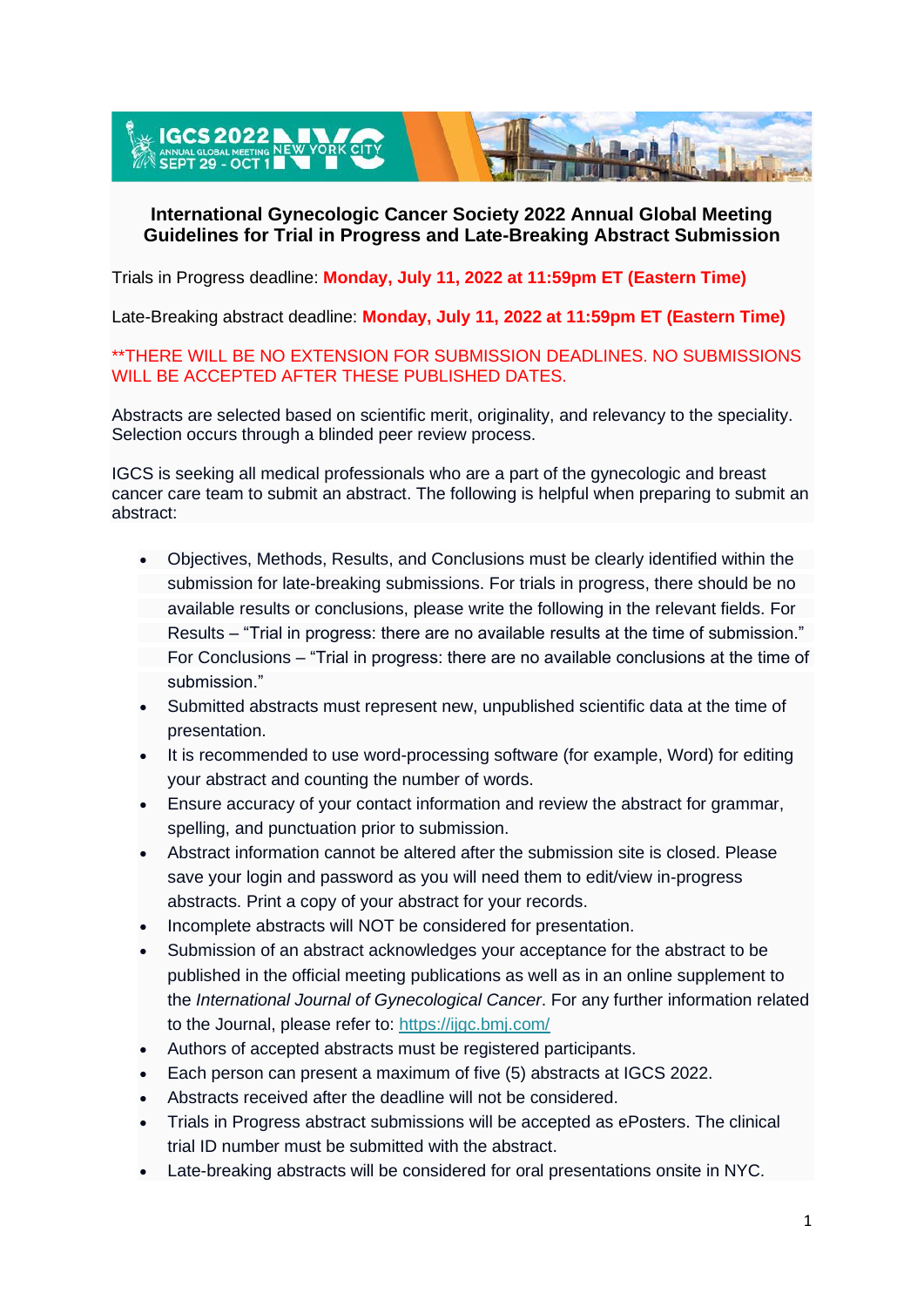- Abstracts stating "data will be discussed in the presentation" will NOT be accepted.
- Your abstract is not successfully submitted until you receive a confirmation e-mail after clicking the final submit button. If you do not receive a confirmation e-mail, please contact [igcs\\_abstracts@kenes.com](mailto:igcs_abstracts@kenes.com)
- Please note the submitting author will receive all correspondence about the abstract so we advise that the submitting author details that are entered at the time of submission match those of the accepted presenting author.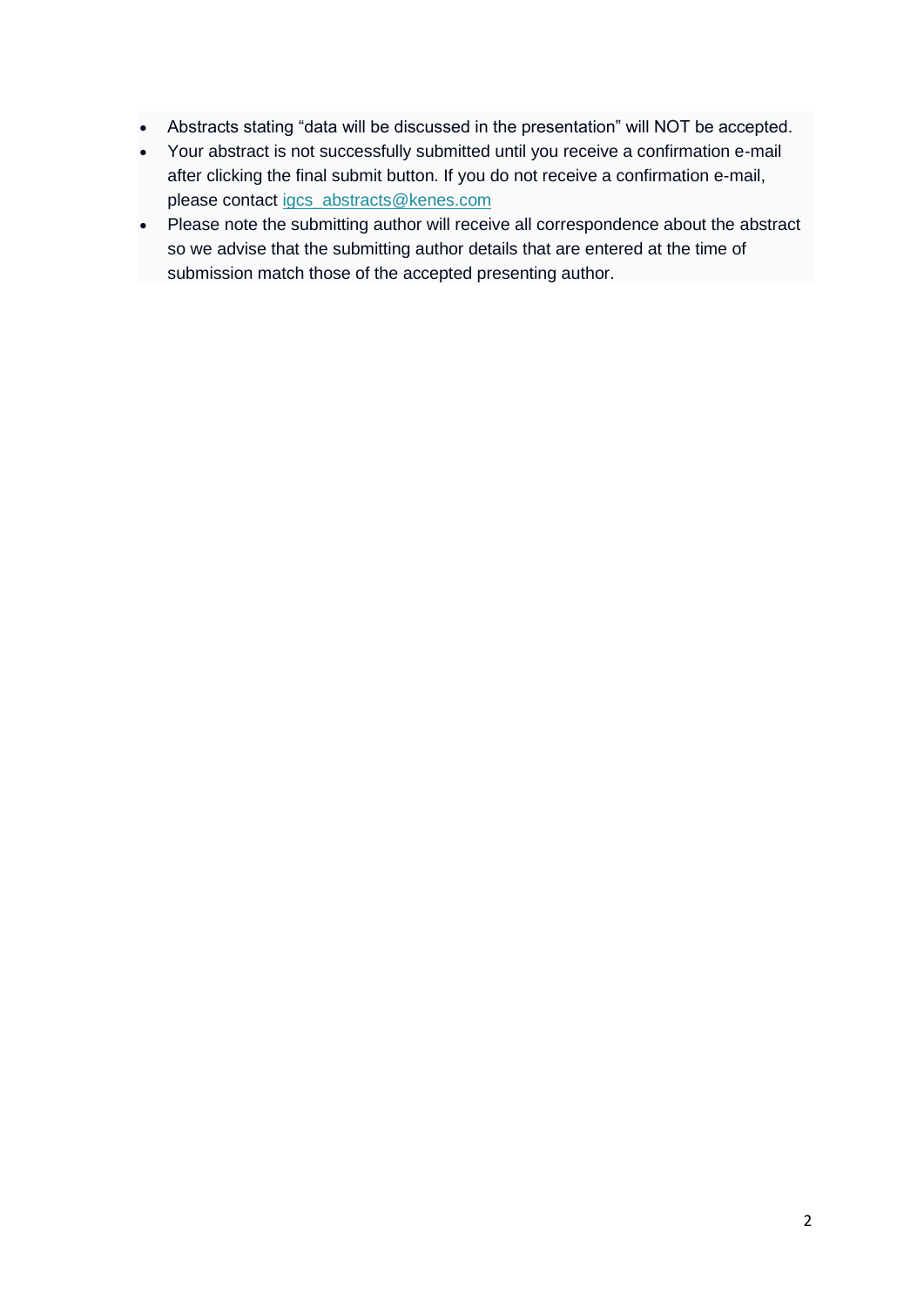### **RULES FOR SUBMISSION**

The Scientific Committee will determine the presentation type of each accepted abstract. The submitting author is required to ensure that all co-authors are aware of the content of the abstract before submission.

Before submitting the abstract, the Abstract Submitter will be required to confirm the following:

- I confirm that I previewed this abstract and that all information is correct. I accept that the content of this abstract cannot be modified or corrected in any way after final submission, and I am aware that it will be published exactly as submitted.
- I confirm that this abstract has not been previously presented or published in any other forum as of the present date unless the data has been updated since the date of the last presentation/publication.
- Submission of the abstract constitutes my consent to publication (e.g., Conference website, programs, other promotions, etc.)
- As the Abstract Submitter, I warrant and represent that I am the sole owner or have the rights of all the information and content ("Content") provided to IGCS 2022 and Kenes (Hereafter: "The Organizers"). The publication of the abstract does not infringe any third-party rights including, but not limited to, intellectual property rights.
- As the Abstract Submitter, I grant the Organizers a royalty-free, perpetual, irrevocable nonexclusive license to use, reproduce, publish, translate, distribute, and display the Content.
- The Organizers reserve the right to remove from any publication an abstract that does not comply with the above.
- I herewith confirm that the contact details saved in this system are those of the corresponding author, who will be notified about the status of the abstract. The corresponding author is responsible for informing the other authors about the status of the abstract.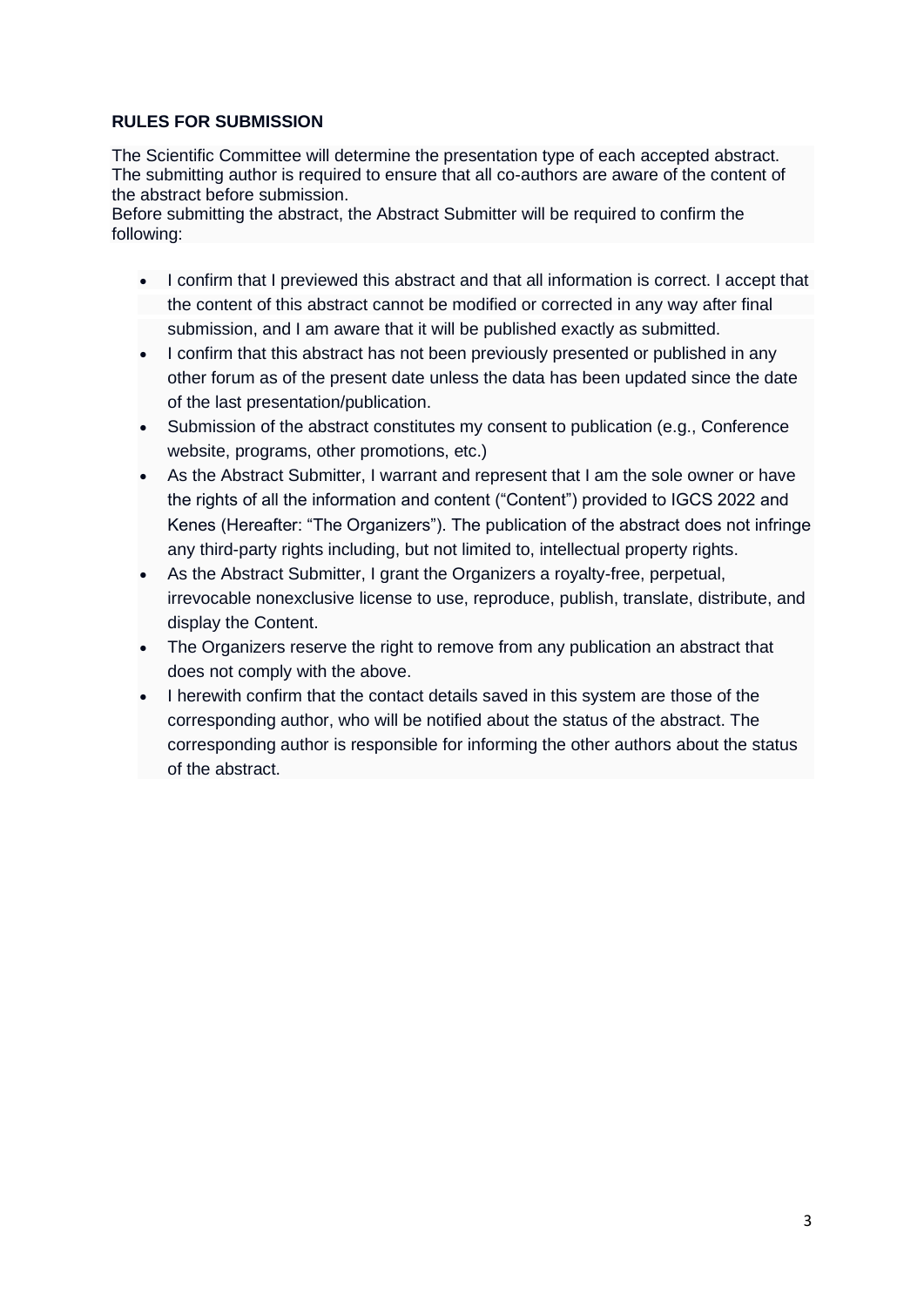# **KEY CONCEPTS AND RESEARCH CATEGORIES**

Abstract category – abstracts must be allocated to a specific category for the Scientific Program. You will need to select the category most suited to your abstract.

Basic/Translational Science Breast Cancer Cervical Cancer Endometrial/Uterine Corpus Cancers Fertility/pregnancy Genetics and Epidemiology Global Health/Economic Challenges Gynecologic Pathology/Cytology and Disease Pathogenesis Nursing and Health Care Oncologic care during & post-pandemic Ovarian Cancer Palliative Care Patient Advocacy Pre-Invasive Disease Rare Tumors Social inequities and impact on cancer outcomes Screening/Early Detection Surgical Techniques and Perioperative Management Symptom Management/Supportive Cancer Care Survivorship Trophoblastic Diseases Vulvar and Vaginal Cancer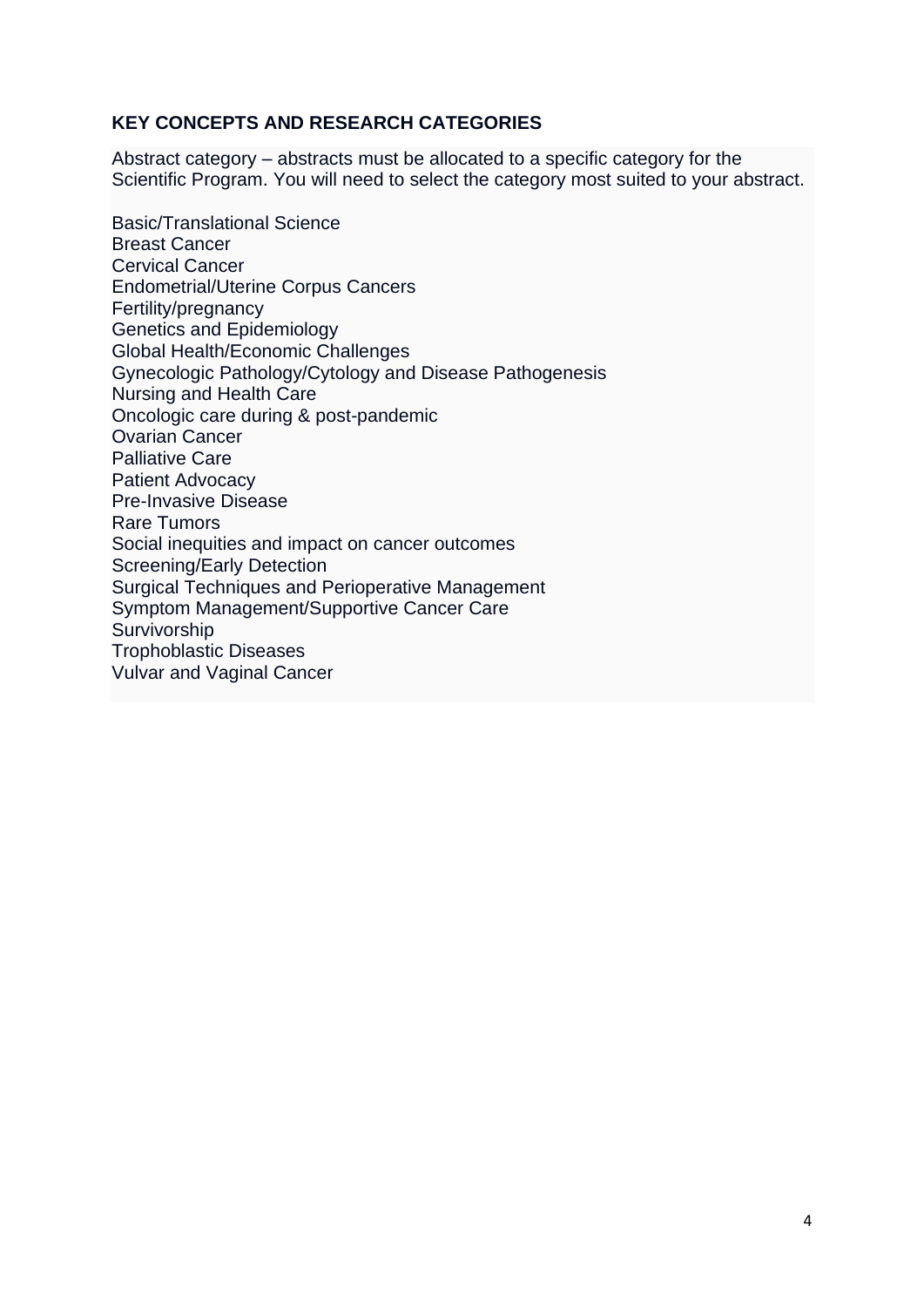# **ABSTRACT SUBMISSION REQUIREMENTS**

### **Title**

The title is limited to 25 words and should be UPPER CASE

### **Text**

The abstract text is limited to 250 words.

The text should be organized into four section headings as follows:

• Introduction – A brief statement about the purpose of the study and pertinent background.

• Methods – The method(s) of study or data collection employed.

• Results – A summary of study research including enough details to support your conclusions.

• Conclusion/Implications – A statement explaining the significance of your work and the implications for further research, practice and/or policy.

Please adhere to the following text guidelines:

• Write your text in proper English (American or British usage is accepted, but not a mixture of these). Use decimal points (not commas). Please carefully check your spelling.

• Use the appropriate letters and numbers (e.g., 0 –zero vs. the letter O).

• Use only one space after colons and periods.

• Do not use abbreviations in the title of the abstract. Standard abbreviations may be used without definition in the text. Nonstandard abbreviations (kept to a minimum) must be placed in parentheses after the first use of the word or phrase abbreviated.

• Graphs, tables, and images – You may upload up to two (2) graphs and images in JPEG, PNG and JPG format only. Images, tables, diagrams, and graphs must be saved and uploaded as JPEG files. Other file types cannot be accepted. Please note that images may be resized to fit in the final printed material. The maximum file size of each graph/image is 500 KB. The maximum pixel size of the graph/image is 600(w) x 800(h) pixels.

### **Authors**

Provide contact information for each author. There is no limitation on the number of submissions per user, however, each person can be selected as a presenter for a maximum of five (5) abstracts. If you submit more than five abstracts, please make sure to appoint different presenters. An individual may only be the primary author for one oral presentation. Designated author can be the same as the primary, but both must be listed.

> • An author of accepted submissions will be required to present the abstract or produce a poster.

• Authors must disclose potential conflict of interest upon submission.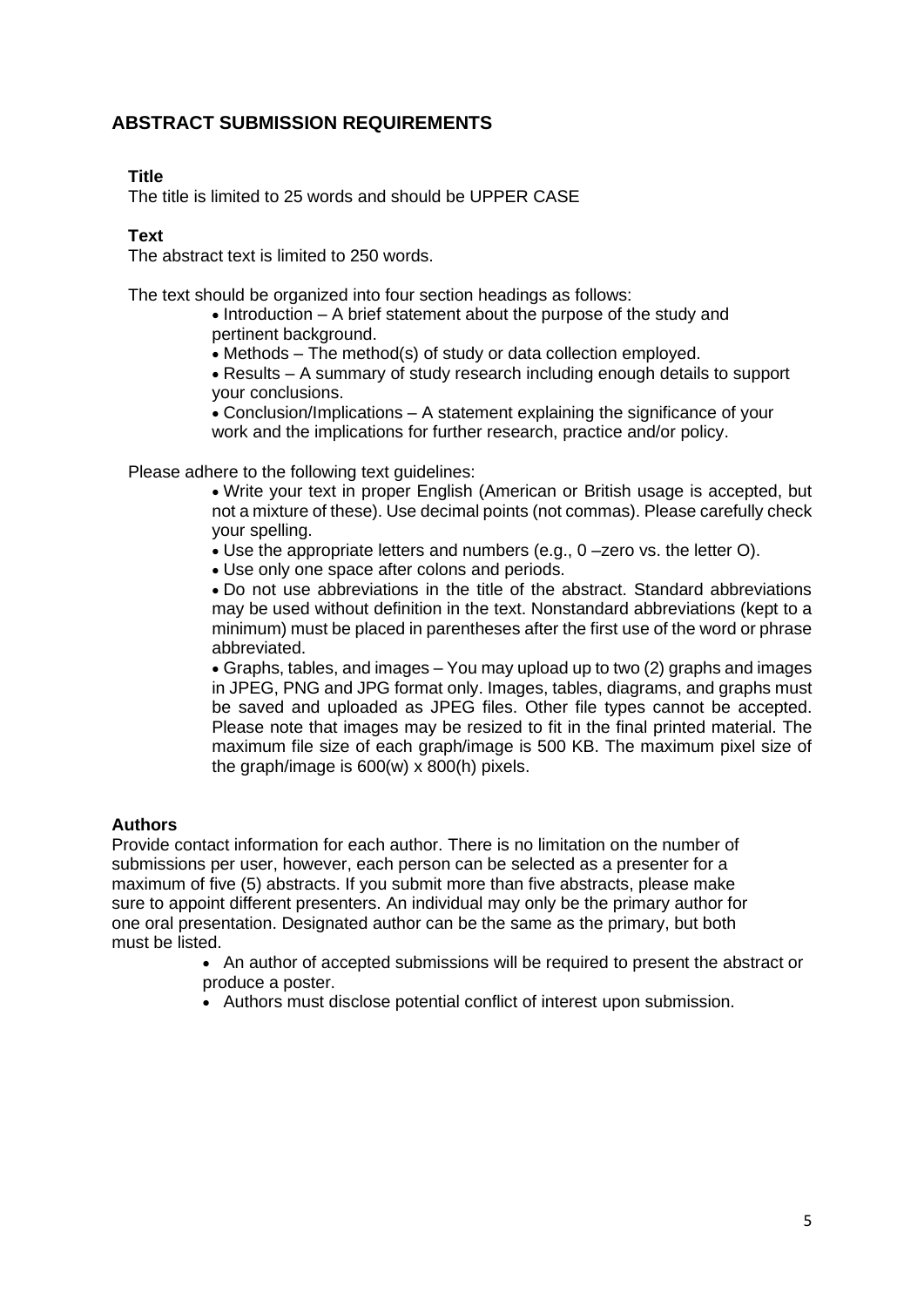### **RULES FOR SUBMISSION: TRIAL IN PROGRESS**

Trial in Progress (TiP) abstracts in all phases of clinical research (phases I to III) may be submitted to IGCS 2022. It is expected that abstracts submitted as a Trial in Progress are ongoing trials that have not reached any protocol-specified endpoints for analysis.

Please note:

- Recruitment must have already begun or have been completed by the trial in progress submission deadline of July 11, 2022.
- Trial in Progress abstract submissions will be accepted as posters only.
- Encore Trial in Progress abstract submissions are allowed.
- The [clinicaltrials.gov](https://clinicaltrials.gov/) number or NCT number must be submitted with the abstract during the submission process.
- As a trial in progress with no available results or conclusions, please write the following in the relevant fields during the submission process.
	- o Results "Trial in progress: there are no available results at the time of submission."
	- $\circ$  Conclusions "Trial in progress: there are no available conclusions at the time of submission."
- Abstracts including results or preliminary data will not be considered.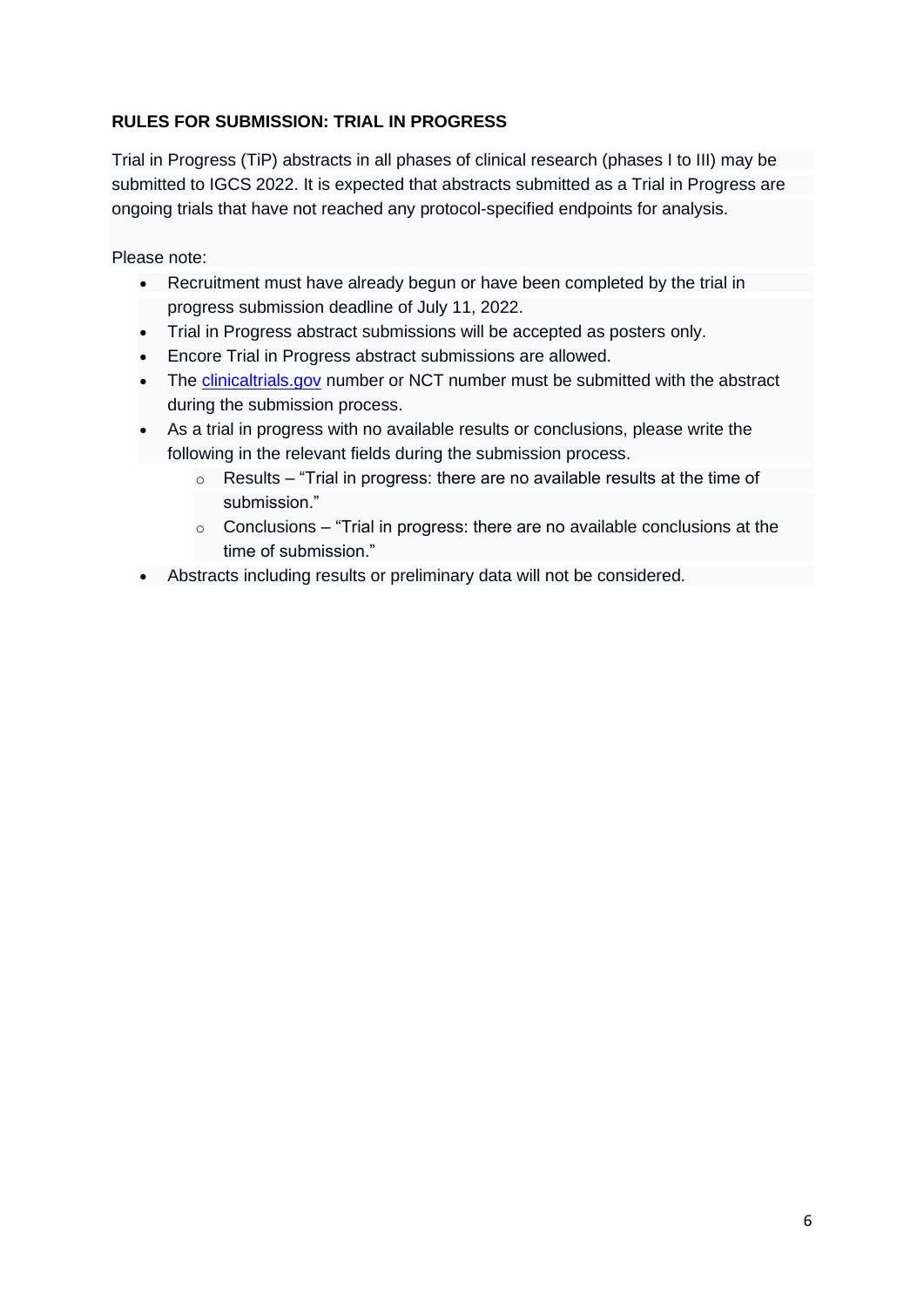# **RULES FOR SUBMISSION: LATE-BREAKING ABSTRACTS**

Late-breaking abstracts (LBA) submitted to IGCS 2022 will be considered for oral presentation and must follow the below criteria.

LBA submission criteria:

- Late-breaking abstracts must follow the general abstract submission requirements (please refer to page 4 of the current document).
- LBA presentation slots will be reserved only for high-quality, ground-breaking data.
- Accepted LBA must be presented orally at the 2022 IGCS Annual Meeting live onsite in NYC.
- The late-breaking abstract submission period is NOT an extension to the regular submission deadline. Please ensure your abstract is presenting high-quality novel information when submitting.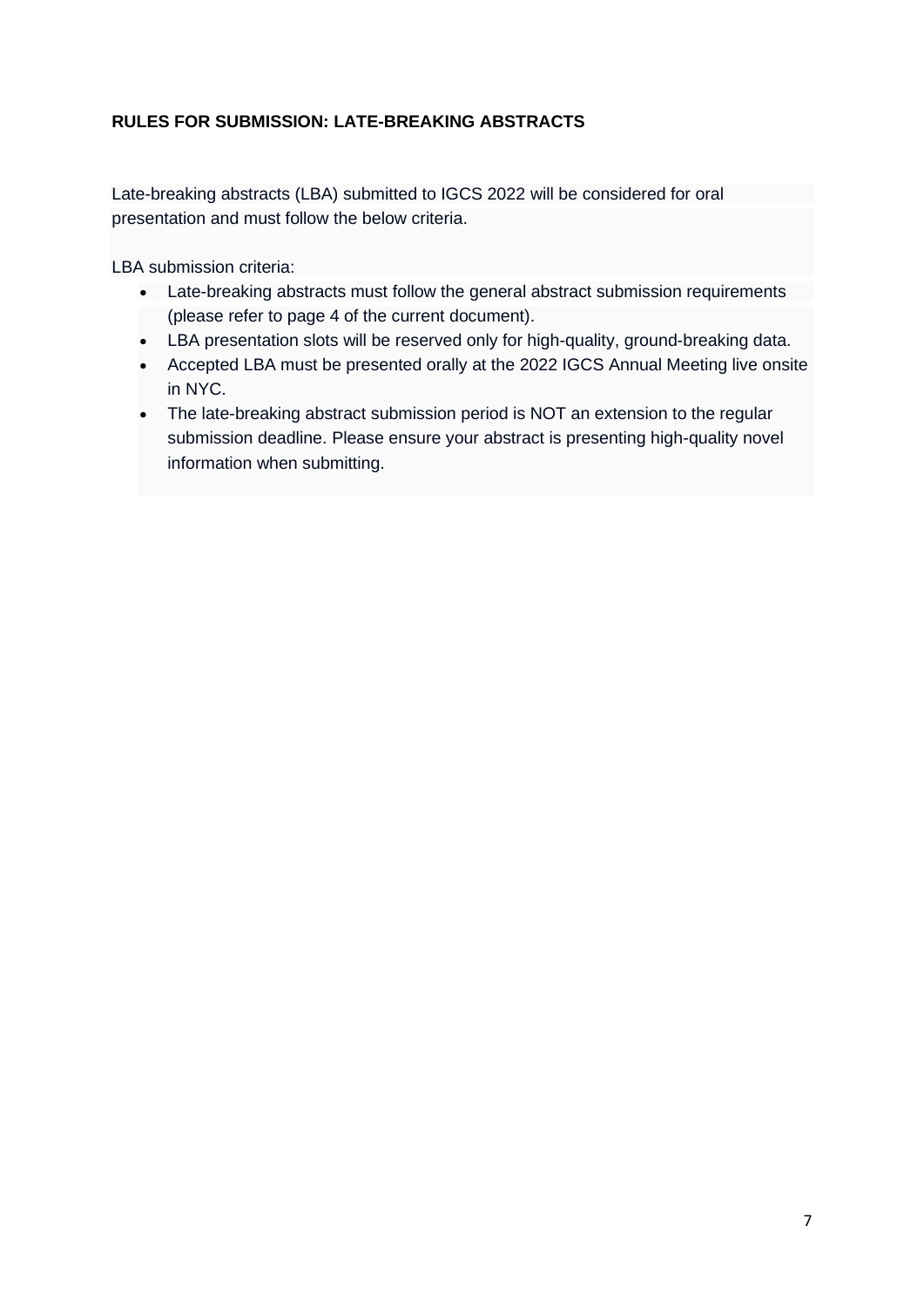### **ABSTRACT SUBMISSION ACCEPTANCE CATEGORIES**

### • **Oral Abstract** Presentations – Late-Breaking

A limited number of meritorious abstracts will be accepted for oral presentations. The presentations will occur during the general plenary sessions of the Meeting. These slots are reserved for high-quality late-breaking abstracts.

### • **Electronic Posters**

An ePoster is an electronic poster displayed digitally instead of printed on paper as a traditional poster. Meeting registrants will be able to view the electronic posters during the meeting at the ePoster stations onsite. Poster presenters are required to submit an electronic version of the poster prior to the meeting using pre-defined specifications, which will be shared upon acceptance. All accepted TiP abstracts will be considered for ePoster presentation only.